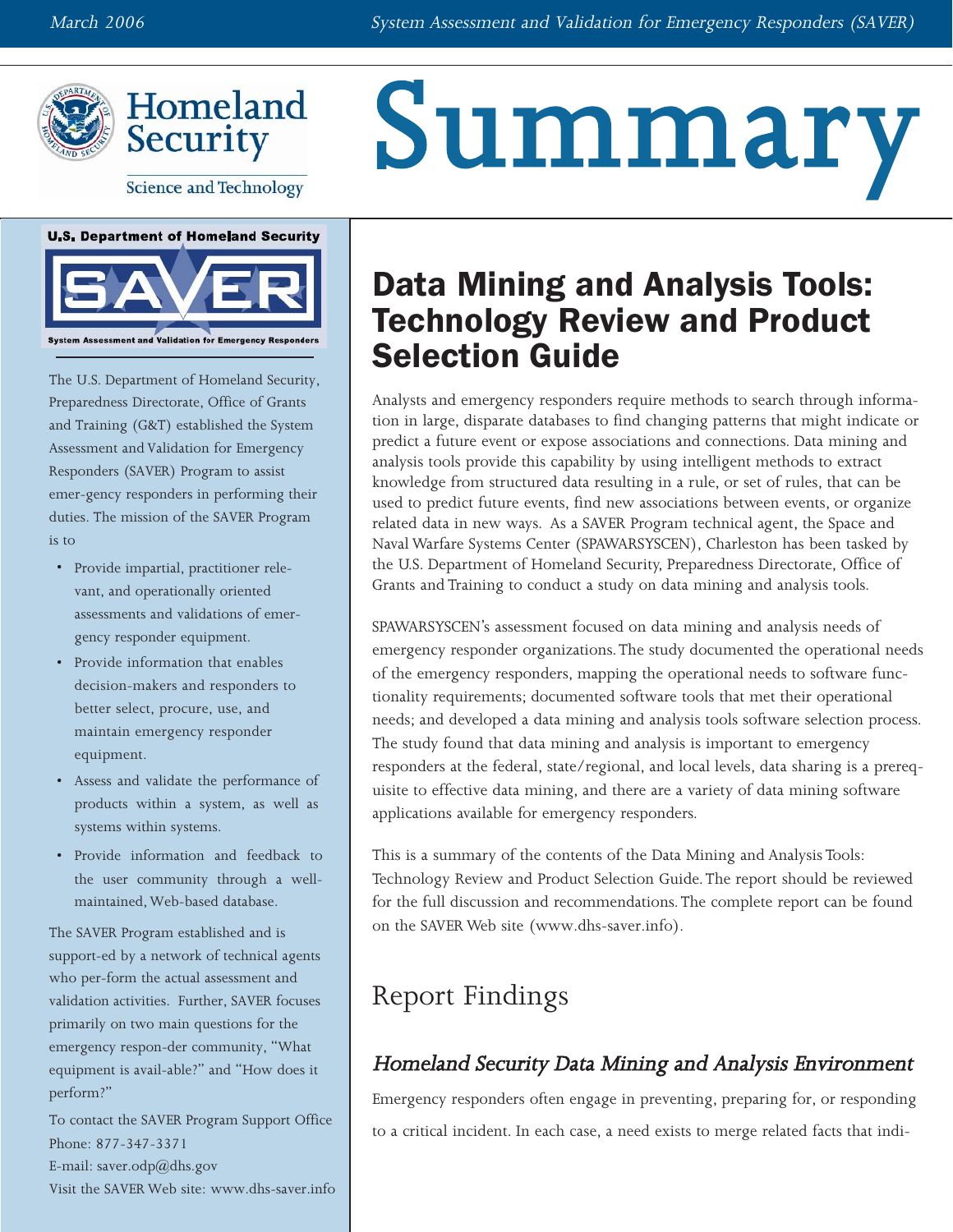vidually mean nothing, but together provide a database from which to mine actionable information.

The data mining and analysis cycle begins with emergency responders requesting information from the local data analyst. The analyst runs a query or data mining program against the accessible data such as a local or regional server farm.The results are sent to the emergency responders and the cycle repeats. If the request is too complex or requires access to additional data, a regional fusion center may perform additional queries or data mining and analysis to satisfy the emergency responders' requests (figure 1).

The biggest impediment to data mining is the human resistance to sharing information. Figure 2 visually models data sharing between the federal, state/regional, and local levels. Federal organizations operate at the strategic level and are the gatherers and keepers of the bulk of the nation's classified information. State agencies, regional fusion centers, agencies in large cities, and other midrange organizations play a role in the consolidation of

multi-source data below the national level and comprise the operational level. Small police, fire, and emergency medical service departments and other emergency responder officials and organizations, including the individual officer who needs actionable information to do his or her job, operate at the tactical level.These individuals play a vital role in the war on terrorism. They can provide critical information to the system and require information in return to assist in performing their jobs. However, they face the most challenging task of getting the data needed to do their jobs. Even the best information technology will not improve information sharing if information continues to be so highly protected.

#### Implementing a Data Mining System

Data mining and analysis is a resource-intensive process that, when done correctly, can reveal important facts and aid in the prediction of possible events or actions.



Figure 1. Data Mining and Analysis Cycle for Emergency Responders.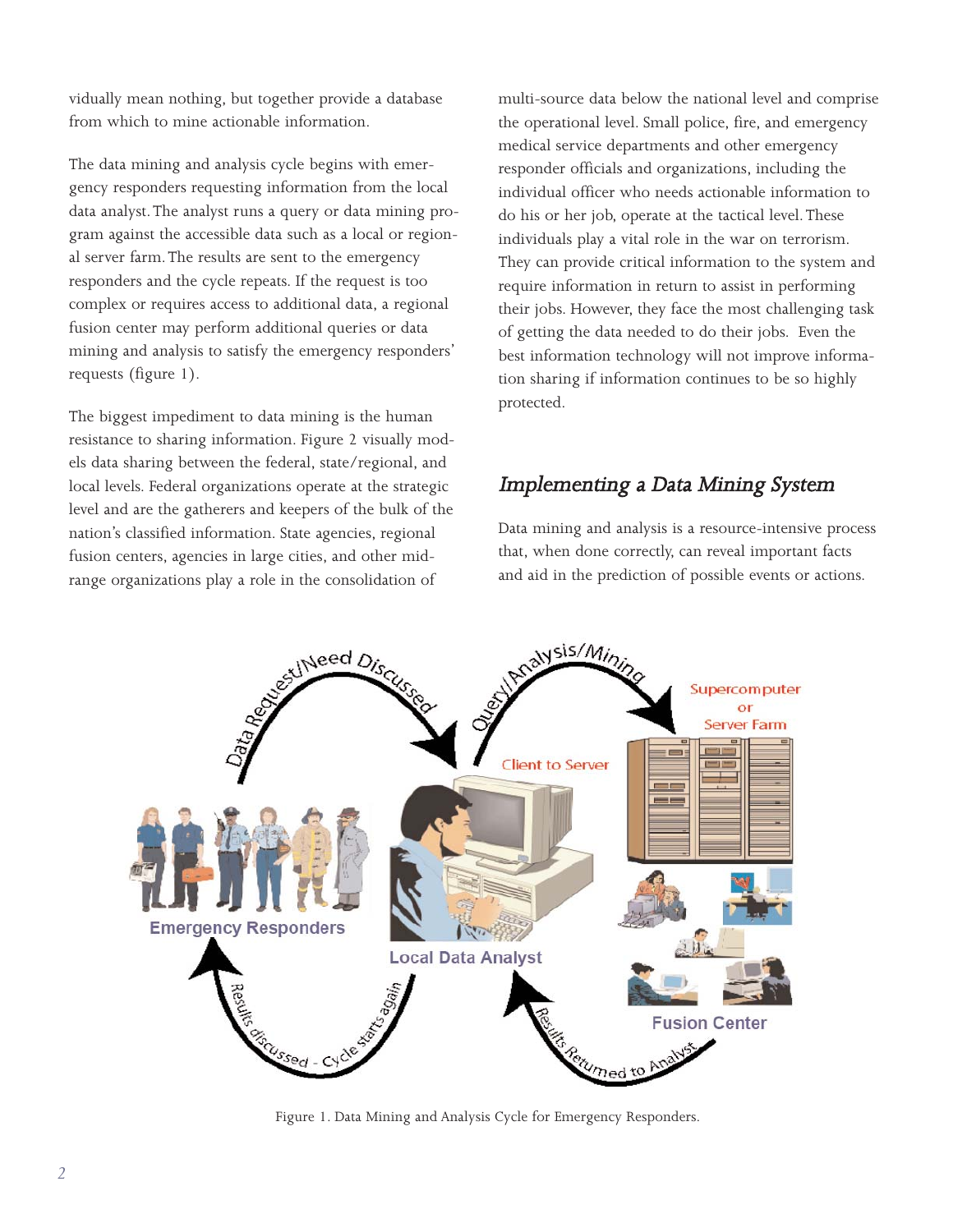Data mining should be done with deliberate needs and goals. Data analysis activities can range from quite simple and easy to very complex and difficult.The following should be taken into consideration when implementing a data mining and analysis system:

- Determine stakeholders and decision makers.
- Define the problem and data mining and analysis goals.
- Determine data sources needed and accessibility.
- Project planning.
- Current computing infrastructure.
	- o hardware considerations such as available storage, memory, and central processing unit.
	- o software considerations such as operating systems, network systems, and file compatibility.
	- o network architecture and/or access to the Internet.
- Education and experience levels of those who will be using the system.
- A clear understanding of what new actionable information is being sought.

### Data Mining and Analysis Tools Summary

The data mining and analysis tools study identified 45 vendors of data mining and analysis tools that can be of value to emergency responder organizations. The vendors completed a survey on their product's functionality. This data is summarized in the full report and can be used as an aid in determining the most appropriate data mining and analysis tool for a responder organization.

## Data Mining and Analysis Software Selection Process

To be of use, the emergency responder organizations must be able to determine which data mining and analysis software product(s) meet their data mining and analysis needs. This report provides a step by step process to translate the emergency responder's operational needs to functions that the software should perform. It then gives the users the ability to compare



Figure 2. Homeland Security Data Sharing Hierarchy.